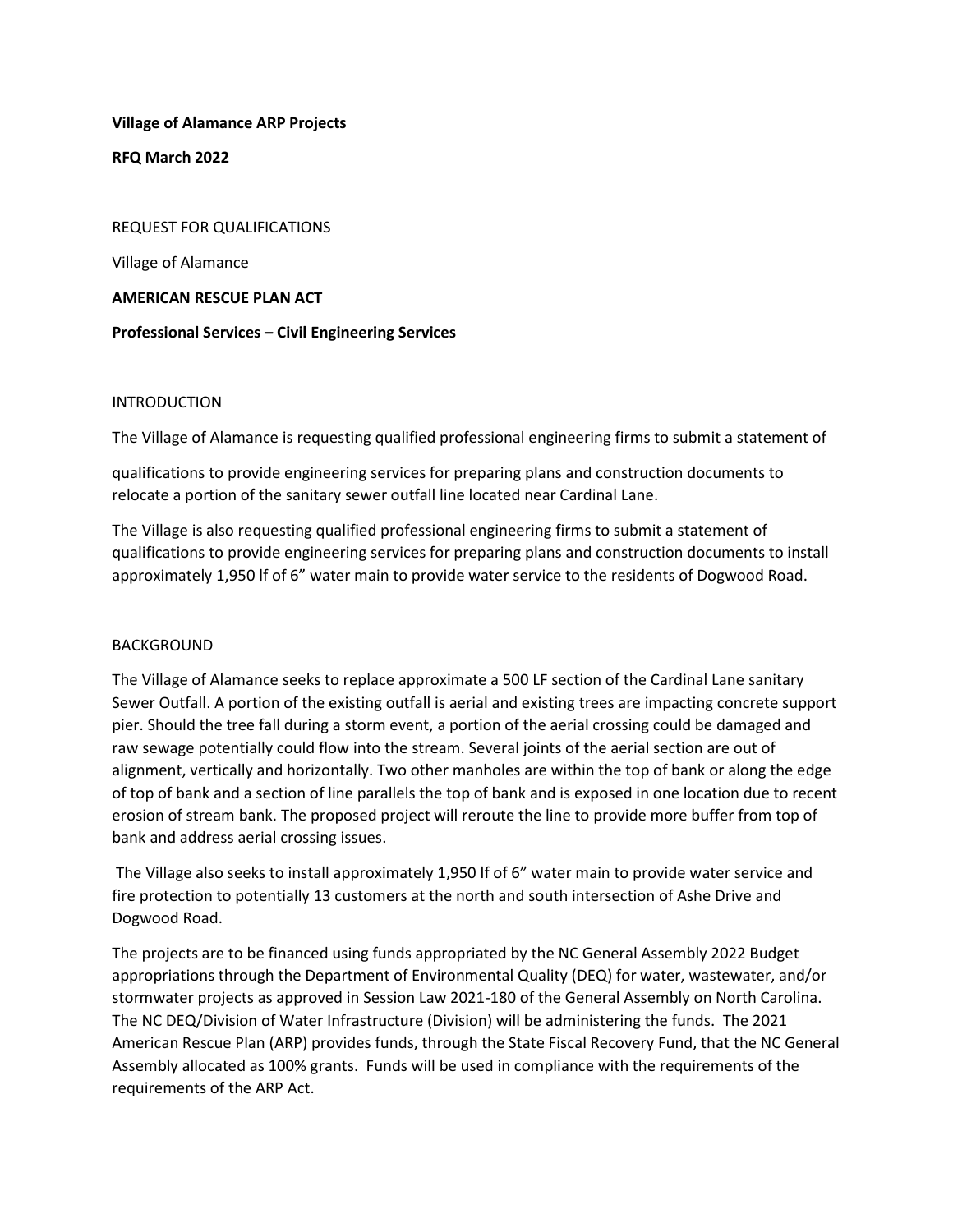### **OBJECTIVES**

The Village intends to hire a professional engineering firm to assist the Village with the following Capital Improvement Projects. These tasks will include, but are not limited to:

### Cardinal Lane Outfall Relocation Project:

- Provide surveying services as needed.
- Prepare construction drawings of how the outfall will be rerouted.
- Prepare Construction Documents and assist Village with Bidding project and recommending a

contract to be awarded to the lowest responsive/responsible bidder.

- Assist Village with all Construction Observation and Contract Administration of the Project.
- Assist Village with maintaining documents as required to comply with ARP Act.
- Construction Closeout.

## Dogwood Road Area 6" Water Line Extension:

- Provide surveying services as needed.
- Prepare Construction Documents
- Prepare Bid Documents and assist Village with bidding the project.
- Assist Village with all Construction Observation and Contract Administration of the Project.
- Assist Village with maintaining documents as required to comply with ARP Act.
- Construction Closeout.

## Milestone dates for the Dogwood Project set by North Carolina Division of Water Quality:

Bid and Design Package Submittal: August 1, 2022 Bid and Design Package Approval: December 1, 2022 Advertise Project, Receive Bids, Submit Bid Information, and receive Authority to Award: April 3, 2023 Execute Construction Contract(s): May 1, 2023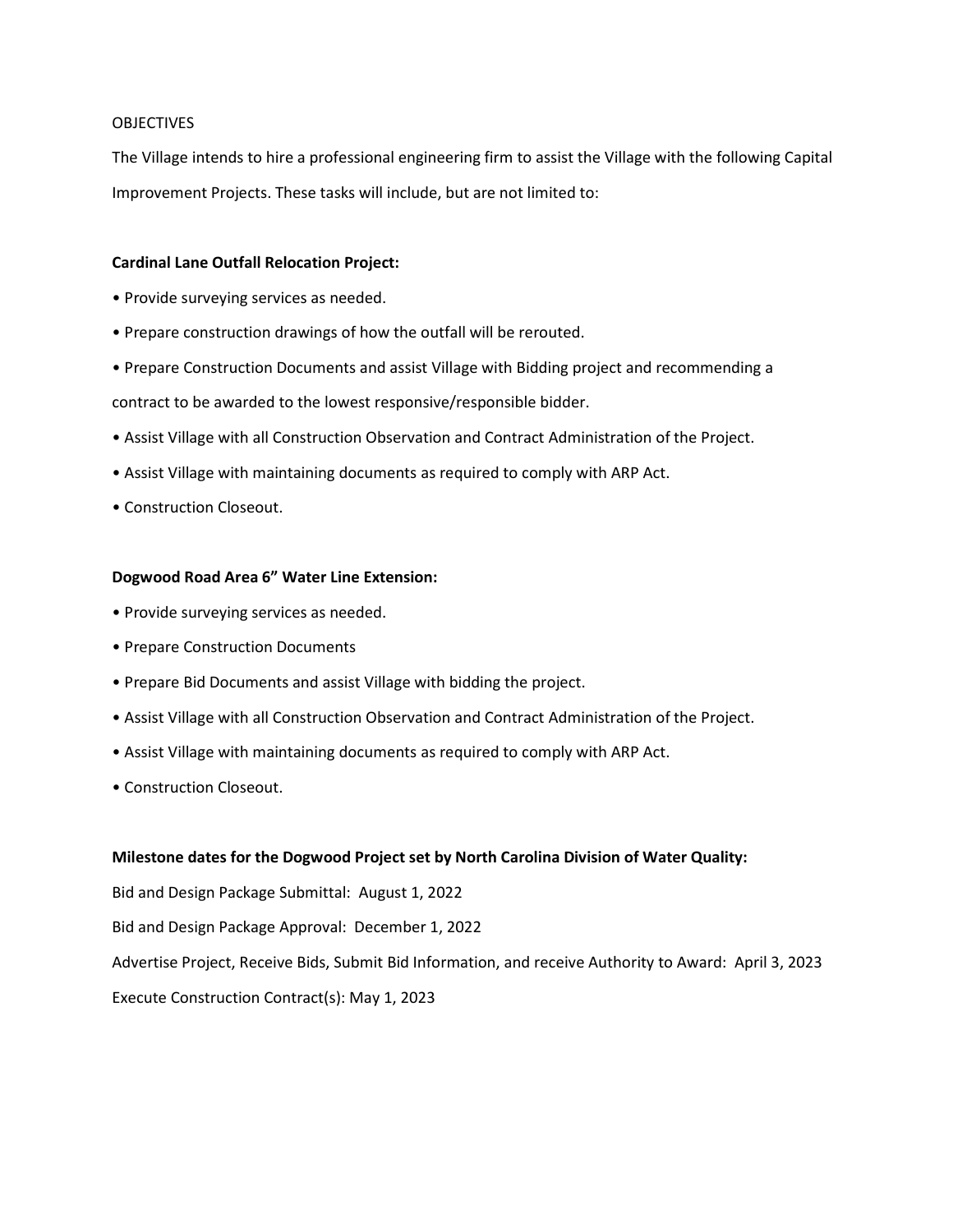#### ADDITIONAL INFORMATION

The selected consultant should be prepared to meet the Liability Insurance requirements of the Village. Project scope, duration, and terms shall be negotiated with the selected consultant.

#### CONTENTS OF RESPONSE

This Request for Qualifications is intended to provide consultants with an opportunity to demonstrate their ability to perform the required tasks. The content of the response should respond to information presented in this Request for Qualifications. The Village will require one (1) original and two (2) copies of the responses from all interested firms. All responses shall not exceed 10 (8½" x 11") pages and must contain the following information:

- 1. Cover.
- 2. Cover Letter.
- 3. Table of Contents.

4. Background information about the Consultant Firm.

5. A proposed project schedule identifying length of time required for each phase of the work.

6. A description of the background, experience, and qualifications of the project team including identification of the project manager, project engineer, and other key team members. Include an organizational chart showing the proposed project personnel and office location.

7. Similar projects completed by the firm.

8. Other Grant Funded and General Sanitary Sewer or Water Projects completed by the Consultant Firm.

9. Other Village of Alamance Projects.

10. References.

11. Resumes of all Key Team Members.

The Cover, Cover Letter, Table of Contents, and Resumes of Team Members will not be counted in the page limit. Printing on both sides of each page is allowed and encouraged.

### METHOD OF SELECTION

Responses will be reviewed by the Village for the purpose of identifying and recommending those individuals offering, in total, the highest qualifications and experience with this type of project. The individuals or firms recommended may also be interviewed by members of the evaluation team for the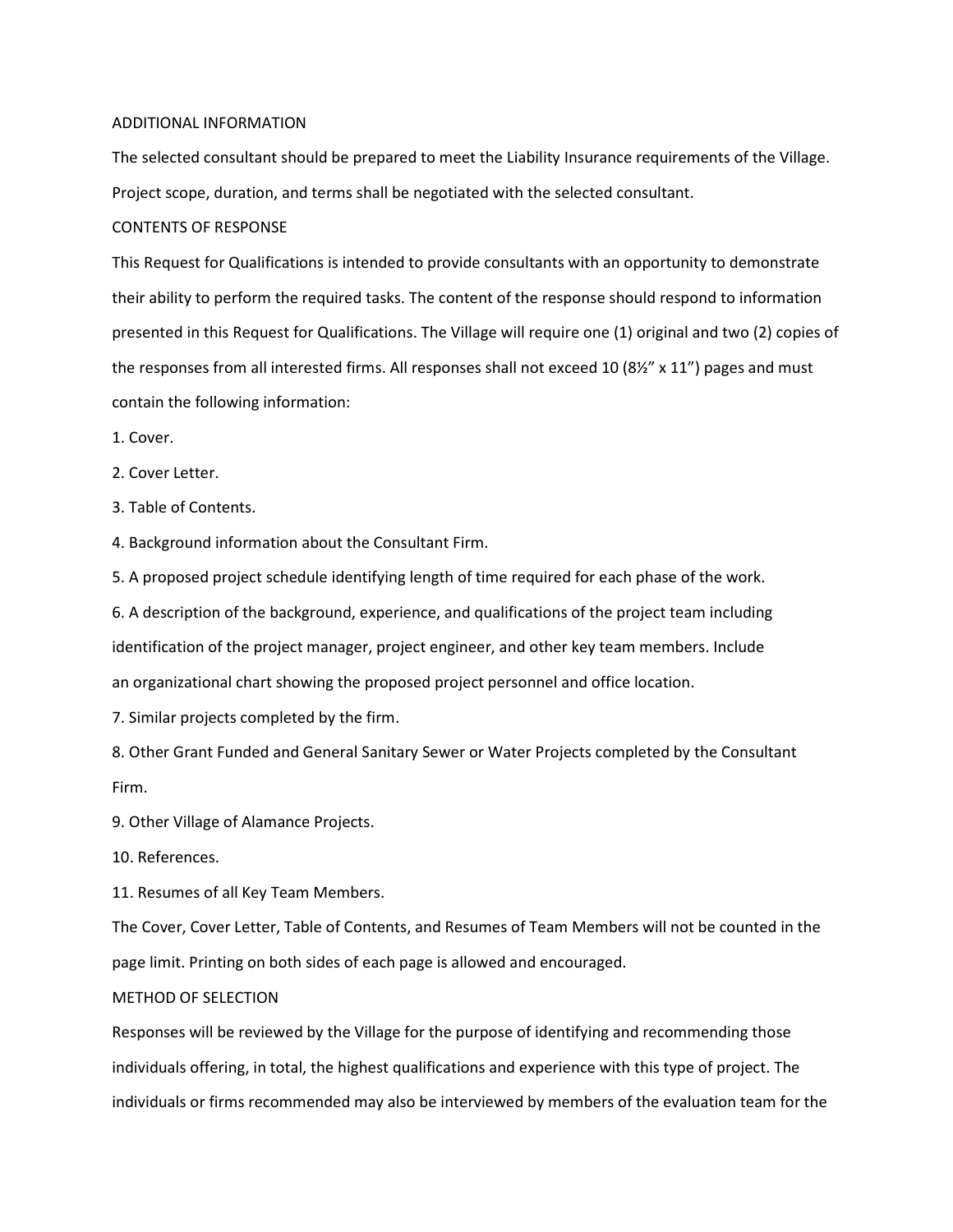express intention of recommending a final short list of individuals or firms, however, such is not

### required. It is anticipated that a notice to proceed will be issued by late March or early April 2022.

The responses will be evaluated on various criteria including, but not limited to the following:

1. Qualifications, background, and prior experience of the firm and the proposed project team in executing similar projects.

2. Previous Experience with Grant Funded Projects.

3. Previous Experience with the Village of Alamance on water/sewer projects and large infrastructure projects.

4. Team member roles, experience, and office location.

5. Content, technical approach and understanding of the scope of the project.

6. Other items contained within the RFQ.

#### SUBMITTAL

Please submit your Qualifications in a sealed envelope or package, to be received by the Village no later

than 3:00 PM, Thursday, March 24th to the attention of:

Ben York, Town Clerk Village of Alamance P.O. Box 96

Alamance, NC 27201

Or

Ben York, Town Clerk

Village of Alamance

2874 Rob Shepard Dr

Burlington, NC 27215

In the interest of fairness to all submitting firms, proposals received after the scheduled receipt time stated above will not be accepted and will be marked "LATE". All submittals received become the